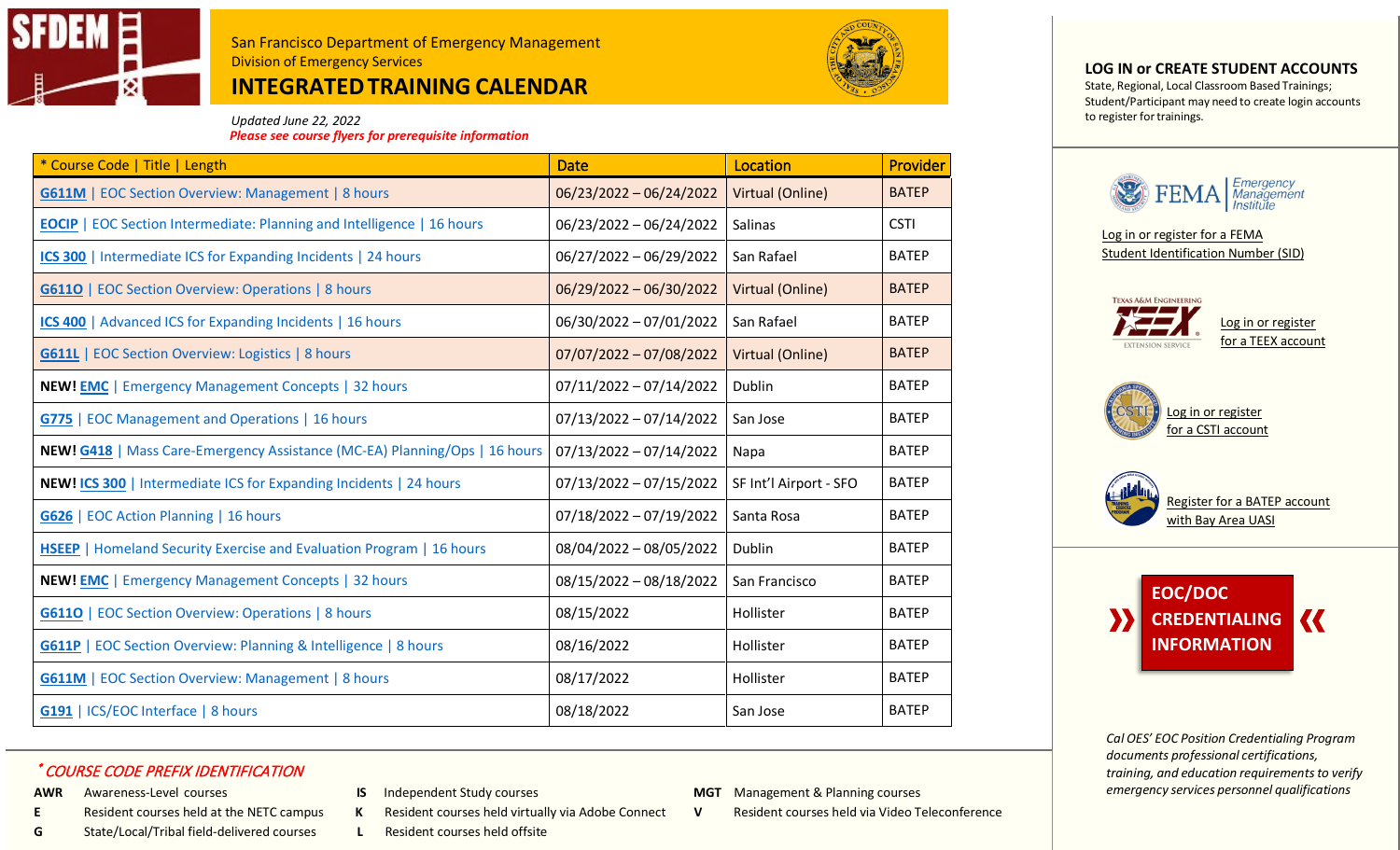

# **INTEGRATEDTRAINING CALENDAR**



 *Updated June 22, 2022 Please see course flyers for prerequisite information*

| * Course Code   Title   Length                                          | <b>Date</b>             | Location               | Provider     |
|-------------------------------------------------------------------------|-------------------------|------------------------|--------------|
| <b>Medical Health Ops Center Support Activities (MHOCSA)</b>   16 hours | 08/23/2022 - 08/24/2022 | Dublin                 | <b>BATEP</b> |
| ICS 300   Intermediate ICS for Expanding Incidents   24 hours           | 08/29/2022 - 08/31/2022 | Martinez               | <b>BATEP</b> |
| <b>ICS 400</b>   Advanced ICS for Expanding Incidents   16 hours        | 09/01/2022 - 09/02/2022 | Martinez               | <b>BATEP</b> |
| NEW! G775/G191   EOC Management & Ops / ICS-EOC Interface   24 hours    | 09/07/2022 - 09/09/2022 | San Francisco          | <b>BATEP</b> |
| <b>NEW! ICS 400</b>   Advanced ICS for Expanding Incidents   16 hours   | 11/08/2022 - 11/09/2022 | SF Int'l Airport - SFO | <b>BATEP</b> |
| <b>NEW! EMC</b>   Emergency Management Concepts   32 hours              | 12/05/2022 - 12/08/2022 | San Rafael             | <b>BATEP</b> |

**LOG IN or CREATE STUDENT ACCOUNTS**

State, Regional, Local Classroom Based Trainings; Student/Participant may need to create login accounts to register for trainings.



[Log in or register for a FEMA](https://cdp.dhs.gov/femasid)  [Student Identification Number \(SID\)](https://cdp.dhs.gov/femasid)









*Cal OES' EOC Position Credentialing Program documents professional certifications, training, and education requirementsto verify emergency services personnel qualifications*

## \* COURSE CODE PREFIX IDENTIFICATION

- 
- 
- **G** State/Local/Tribal field-delivered courses **L** Resident courses held offsite
- 
- **E** Resident courses held at the NETC campus **K** Resident courses held virtually via Adobe Connect **V** Resident courses held via Video Teleconference
	-
- AWR Awareness-Level courses **IS** Independent Study courses **MGT** Management & Planning courses
	-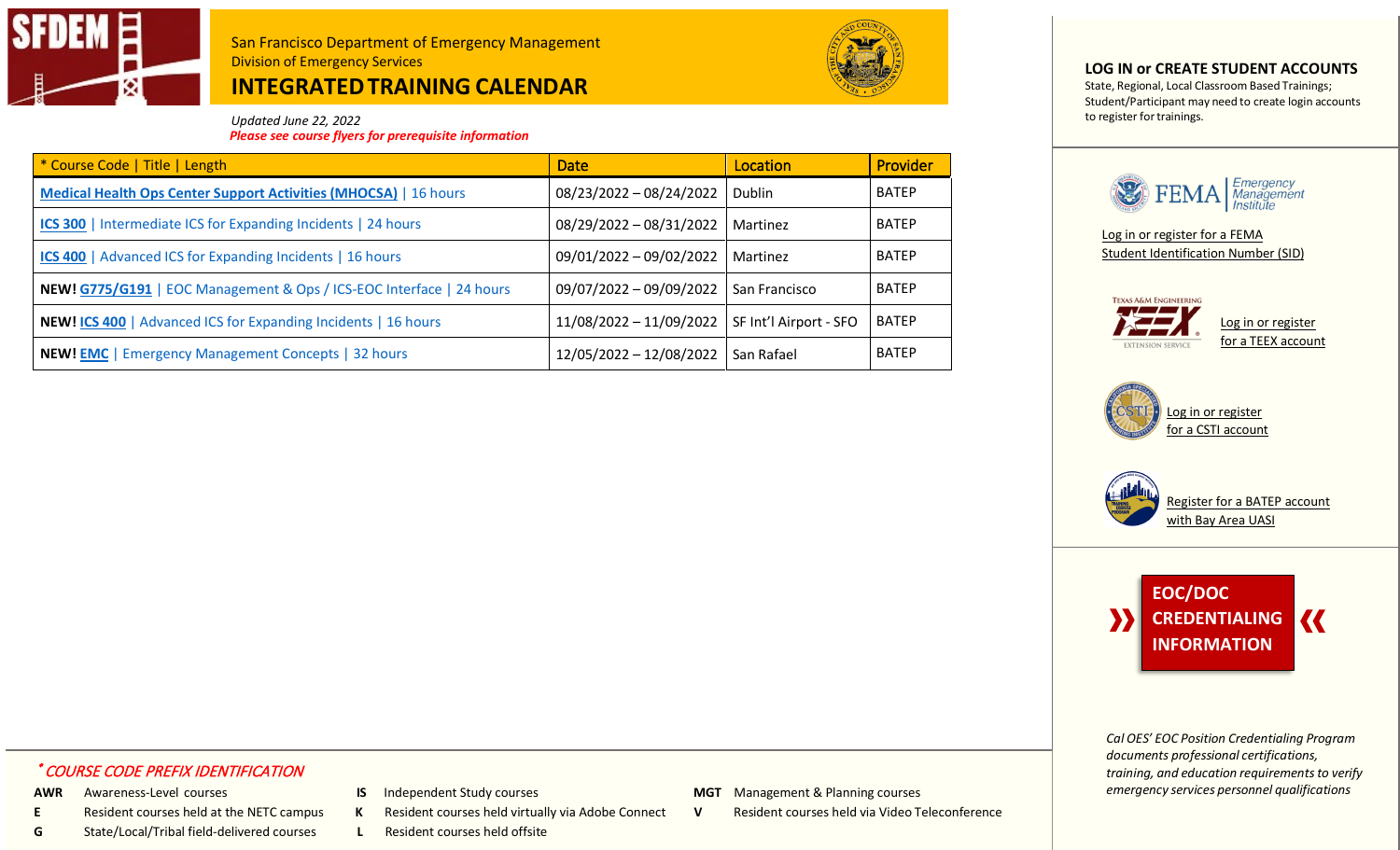

**INTEGRATEDTRAINING CALENDAR**



*Updated June 22, 2022*

*Please see course flyers for prerequisite information*

| FEMA Online Independent Study (IS) Training                                         | <b>Target Audience</b>         | Course Length |  |  |
|-------------------------------------------------------------------------------------|--------------------------------|---------------|--|--|
| <b>Incident Command System (ICS) Courses</b>                                        |                                |               |  |  |
| IS-100.c Introduction to ICS                                                        | DSW; EOC & DOC Personnel       | 2 hours       |  |  |
| IS-700.b Introduction to NIMS                                                       | DSW; EOC & DOC Personnel       | 3.5 hours     |  |  |
| IS-200.c Basic ICS for Initial Response                                             | DSW; EOC & DOC Personnel       | 4 hours       |  |  |
| IS-800.d Introduction to the National Response Framework (NRF)                      | DSW; EOC & DOC Personnel       | 3 hours       |  |  |
| IS-29.a Public Information Officer Awareness                                        | <b>EOC &amp; DOC Personnel</b> | 7 hours       |  |  |
| IS-703.b NIMS Resource Management                                                   | <b>EOC &amp; DOC Personnel</b> | 3.5 hours     |  |  |
| IS-706 Introduction NIMS Intrastate Mutual Aid                                      | <b>EOC &amp; DOC Personnel</b> | 2.5 hours     |  |  |
| <b>Emergency Operations Center (EOC) Courses</b>                                    |                                |               |  |  |
| <b>IS-2200 Basic EOC Functions</b>                                                  | Awareness Level                | 4 hours       |  |  |
| <b>Specialized Training</b>                                                         |                                |               |  |  |
| IS-120.c Introduction to Exercises                                                  | Type II Baseline               | 3 hours       |  |  |
| IS-230.e Fundamentals of Emergency Management                                       | Type III Baseline              | 6 hours       |  |  |
| IS-235.c Emergency Planning                                                         | <b>Type II Baseline</b>        | 5 hours       |  |  |
| IS-240.c Leadership and Influence                                                   | Type II Baseline               | 3 hours       |  |  |
| IS-242.c Effective Communication                                                    | Type II Baseline               | 8 hours       |  |  |
| IS-241.c Decision Making and Problem Solving                                        | Type II Baseline               | 2 hours       |  |  |
| IS-244.b Developing and Managing Volunteers                                         | Type II Baseline               | 4 hours       |  |  |
| IS-368 Including People with Disabilities & Others with AFNs in Disaster Operations | Type III Baseline              | 2 hours       |  |  |

## **LOG IN or CREATE STUDENT ACCOUNTS**

State, Regional, Local Classroom Based Trainings; Student/Participant may need to create login accounts to register for trainings.



[Log in or register for a FEMA](https://cdp.dhs.gov/femasid)  [Student Identification Number \(SID\)](https://cdp.dhs.gov/femasid)



[Log in or register](https://csti-ca.csod.com/client/Csti-Ca/default.aspx)  [for a CSTI account](https://csti-ca.csod.com/client/Csti-Ca/default.aspx)





*Cal OES' EOC Position Credentialing Program documents professional certifications, training, and education requirementsto verify emergency services personnel qualifications*

## \* COURSE CODE PREFIX IDENTIFICATION

- 
- **G** State/Local/Tribal field-delivered courses **L** Resident courses held offsite
- 
- -
- AWR Awareness-Level courses **IS** Independent Study courses **MGT** Management & Planning courses
- **E** Resident courses held at the NETC campus **K** Resident courses held virtually via Adobe Connect **V** Resident courses held via Video Teleconference